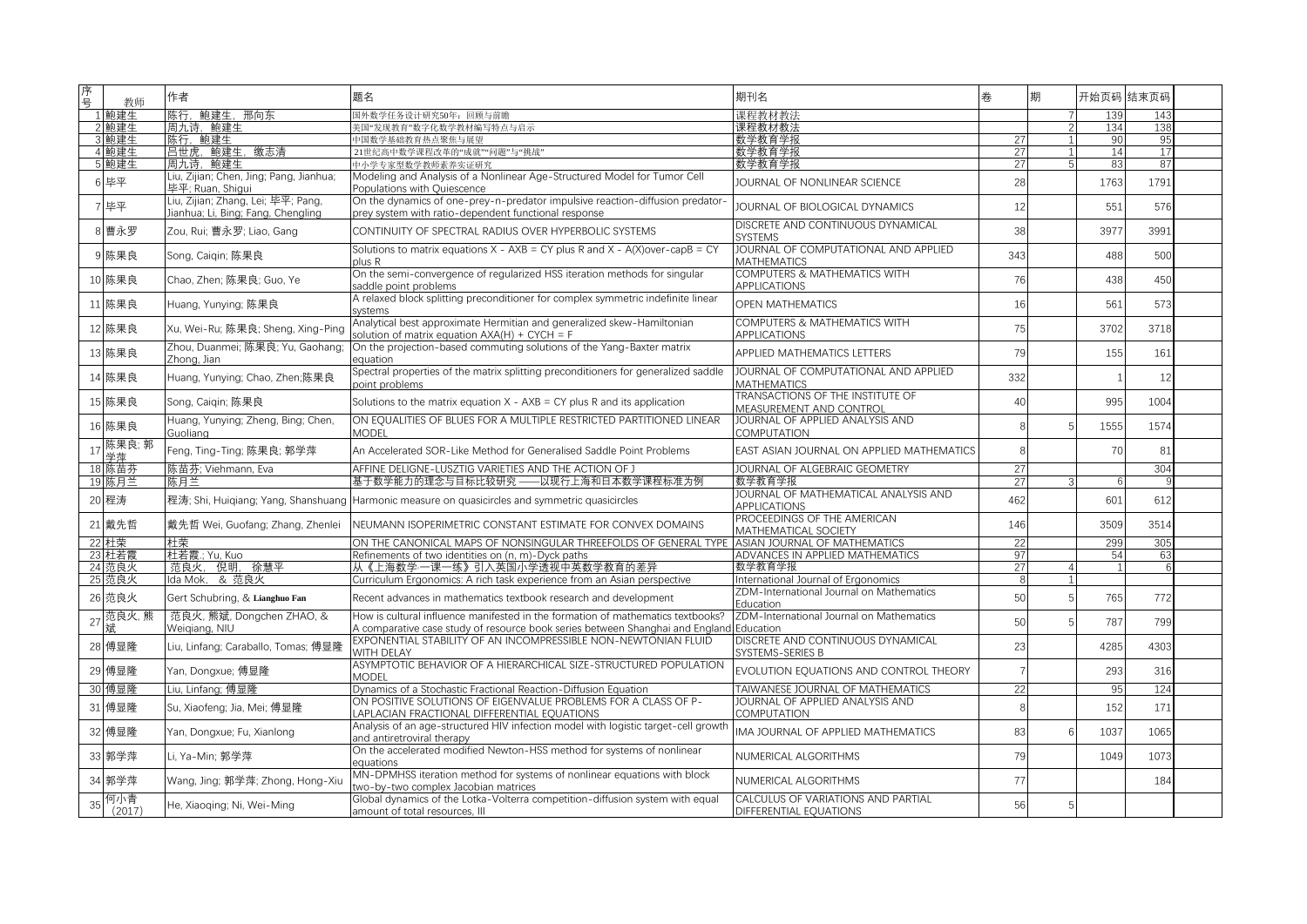| 36 何忆捷, 熊<br>斌 | 何忆捷, 熊斌                                                                     | 中学数学中构造法解题的思维模式及教育价值                                                                                                                                      | 数学教育学报                                                                 | 27           |    | 50              | 53   |  |
|----------------|-----------------------------------------------------------------------------|-----------------------------------------------------------------------------------------------------------------------------------------------------------|------------------------------------------------------------------------|--------------|----|-----------------|------|--|
| 37 胡乃红         | NAIHONG HU AND RONGCHUAN<br><b>XIONG</b>                                    | ON FAMILIES OF HOPF ALGEBRAS WITHOUT THE DUAL CHEVALLEY PROPERTY                                                                                          | Revista de la Union Matematica Argentina                               | 59           |    | 443             | 469  |  |
| 38 焦翔宇         | Ai, Chunrui; Dong, Chongying; 焦翔宇;<br>Ren. Li                               | THE IRREDUCIBLE MODULES AND FUSION RULES FOR THE PARAFERMION<br><b>VERTEX OPERATOR ALGEBRAS</b>                                                           | TRANSACTIONS OF THE AMERICAN<br>MATHEMATICAL SOCIETY                   | 370          |    | 5963            | 5981 |  |
| 39 黎芳          | 黎芳; Lv, Xiao-Guang; Deng, Ziwei                                             | Regularized iterative Weiner filter method for blind image deconvolution                                                                                  | JOURNAL OF COMPUTATIONAL AND APPLIED<br><b>MATHEMATICS</b>             | 336          |    | 425             | 438  |  |
| 40 黎芳          | Lv. Xiao-Guang: 黎芳                                                          | Binary image deblurring with automatic binary value estimation                                                                                            | JOURNAL OF ELECTRONIC IMAGING                                          | 27           |    |                 |      |  |
| 41 黎芳          | Lv, Xiao-Guang;黎芳; Zeng, Tieyong                                            | Convex blind image deconvolution with inverse filtering                                                                                                   | <b>INVERSE PROBLEMS</b>                                                | 34           |    |                 |      |  |
|                |                                                                             | mage colourisation by non-local total variation method in the CB and YIQ colour                                                                           | <b>IET IMAGE PROCESSING</b>                                            |              |    |                 |      |  |
| 42 黎芳          | Hu, Haibing; Li, Fang                                                       | spaces                                                                                                                                                    |                                                                        | 12           |    | 620             | 628  |  |
| 43 李 辉         | Goncalves, Daniel;李辉; Royer, Danilo                                         | BRANCHING SYSTEMS FOR HIGHER-RANK GRAPH C*-ALGEBRAS                                                                                                       | <b>GLASGOW MATHEMATICAL JOURNAL</b>                                    | 60           |    | 731             | 751  |  |
| 44 李韬          | Yi; 李韬; Zhang, Ji-Feng                                                      | Zong, Xiaofeng; Yin, George; Wang, Le Stability of stochastic functional differential systems using degenerate it Lyapuno<br>functionals and applications | <b>AUTOMATICA</b>                                                      | 91           |    | 197             | 207  |  |
| 45 李韬          | Zong, Xiaofeng;李韬; Yin, George;<br>Wang, Le Yi; Zhang, Ji-Feng              | Stochastic Consentability of Linear Systems With Time Delays and Multiplicative<br>Noises                                                                 | IEEE TRANSACTIONS ON AUTOMATIC CONTROL                                 | 63           |    | 1059            | 1074 |  |
| 46 李韬          | Tang, Huaibin; 李韬                                                           | Convergence rates of discrete-time stochastic approximation consensus<br>algorithms: Graph-related limit bounds                                           | SYSTEMS & CONTROL LETTERS                                              | 112          |    |                 | 17   |  |
| 47 李韬          | Zong, Xiaofeng; 李韬; Zhang, Ji-Feng                                          | CONSENSUS CONDITIONS OF CONTINUOUS-TIME MULTI-AGENT SYSTEMS<br>WITH ADDITIVE AND MULTIPLICATIVE MEASUREMENT NOISES                                        | SIAM JOURNAL ON CONTROL AND<br><b>OPTIMIZATION</b>                     | 56           |    |                 | 52   |  |
| 48 李韬          | Li, Tao; Wang, Jiexiang                                                     | Distributed Averaging With Random Network Graphs and Noises                                                                                               | IEEE TRANSACTIONS ON INFORMATION THEORY                                | 64           | 11 | 7063            | 7080 |  |
|                |                                                                             | Consensus control of second-order delayed multiagent systems with intrinsic                                                                               | INTERNATIONAL JOURNAL OF ROBUST AND                                    |              |    |                 |      |  |
| 49 李韬          | Zong, Xiaofeng; Li, Tao; Zhang, Ji-Feng<br>Dajani, Karma; Komornik, Vilmos; | dynamics and measurement noises                                                                                                                           | NONLINEAR CONTROL                                                      | 28           | 16 | 5050            | 5070 |  |
| 50 李文侠         | Kong. Derong:李文侠                                                            | Algebraic sums and products of univoque bases                                                                                                             | INDAGATIONES MATHEMATICAE-NEW SERIES                                   | 29           |    | 1087            | 1104 |  |
| 51 林华新         | Lin. Huaxin                                                                 | Crossed products and minimal dynamical systems.                                                                                                           | JOURNAL OF TOPOLOGY AND ANALYSIS                                       | 10           |    | 44 <sup>7</sup> | 46   |  |
| 52 刘兴波         | 刘兴波: Lin. Xiao-Biao: Bai. Yuzhen:<br>Zhu, Deming                            | Loop Numbers for the Stability of Homoclinic Loops of Planar Vector Fields                                                                                | INTERNATIONAL JOURNAL OF BIFURCATION AND<br><b>CHAOS</b>               | 28           |    |                 |      |  |
| 53 刘兴波         | Xu, Yan Cong; 刘兴波                                                           | Analysis of a Shil'nikov Type Homoclinic Bifurcation                                                                                                      | ACTA MATHEMATICA SINICA-ENGLISH SERIES                                 | 34           |    | 901             | 910  |  |
| 54 刘兴波         | Geng, Fengjie; Wang, Ting; 刘兴波                                              | GLOBAL BIFURCATIONS NEAR A DEGENERATE HETERODIMENSIONAL CYCLE                                                                                             | JOURNAL OF APPLIED ANALYSIS AND<br><b>COMPUTATION</b>                  | $\mathsf{R}$ |    | 123             | 151  |  |
| 55 刘兴波         | 刘兴波                                                                         | Dynamics Near the Heterodimensional Cycles with Nonhyperbolic Equilibrium                                                                                 | INTERNATIONAL JOURNAL OF BIFURCATION AND<br><b>CHAOS</b>               | 28           |    |                 |      |  |
| 56 刘兴波         | 刘兴波; Wang, Xiaofei; Wang, Ting                                              | Nongeneric Bifurcations Near a Nontransversal Heterodimensional Cycle                                                                                     | CHINESE ANNALS OF MATHEMATICS SERIES B                                 | 39           |    |                 | 128  |  |
| 57 刘治国         | Cao, Jian; Srivastava, H. M.; 刘治国                                           | SOME ITERATED FRACTIONAL g-INTEGRALS AND THEIR APPLICATIONS                                                                                               | FRACTIONAL CALCULUS AND APPLIED ANALYSIS                               | 21           |    | 672             | 695  |  |
| 58 罗栗          | 罗栗: Xiao, Husileng                                                          | Vust's Theorem and higher level Schur-Weyl duality for types B, C and D                                                                                   | JOURNAL OF PURE AND APPLIED ALGEBRA                                    | 222          |    | 340             | 358  |  |
| 59 吕鑫          | Chen, Ke; 吕鑫; Zuo, Kang                                                     | The Oort Conjecture for Shimura Curves of Small Unitary Rank                                                                                              | COMMUNICATIONS IN MATHEMATICS AND<br><b>STATISTICS</b>                 |              |    | 249             | 268  |  |
| 60 吕鑫          | 吕鑫; Zuo, Kang                                                               | On the gonality and the slope of a fibered surface                                                                                                        | ADVANCES IN MATHEMATICS                                                | 324          |    | 336             | 354  |  |
| 61 吕鑫; 谈胜      | Chen, Ke; 吕鑫; 谈胜利; Zuo, Kang                                                | ON HIGGS BUNDLES OVER SHIMURA VARIETIES OF BALL OUOTIENT TYPE                                                                                             | ASIAN JOURNAL OF MATHEMATICS                                           | 22           |    | 269             | 283  |  |
|                | 62 吕鑫;谈胜利 吕鑫;谈胜利; Zuo, Kang                                                 | Singular fibers and Kodaira dimensions                                                                                                                    | MATHEMATISCHE ANNALEN                                                  | 370          |    | 1717            | 1728 |  |
| 63 吕长虹         | 吕长虹; Mao, Rui; Wang, Bing                                                   | Paired-Domination in Claw-Free Graphs with Minimum Degree at Least Four                                                                                   | <b>ARS COMBINATORIA</b>                                                | 139          |    | 393             | 409  |  |
| 64 吕长虹         | 吕长虹; Wang, Bing; Wang, Kan                                                  | Algorithm complexity of neighborhood total domination and -graphs                                                                                         | JOURNAL OF COMBINATORIAL OPTIMIZATION                                  | 35           |    | 424             | 435  |  |
| 65 苗俊杰         | Fraser, Jonathan M.; 苗俊杰; Troscheit,<br>Sascha                              | The Assouad dimension of randomly generated fractals                                                                                                      | ERGODIC THEORY AND DYNAMICAL SYSTEMS                                   | 38           |    | 982             | 1011 |  |
| 66 倪明康         | Wu, Limeng; 倪明康; Lu, Haibo                                                  | nternal Layer Solution of Singularly Perturbed Optimal Control Problem with<br>Integral Boundary Condition                                                | QUALITATIVE THEORY OF DYNAMICAL SYSTEMS                                | 17           |    | 49              | 66   |  |
| 67 潘兴斌         | Chen, Jun; 潘兴斌                                                              | Quasilinear systems involving curl                                                                                                                        | PROCEEDINGS OF THE ROYAL SOCIETY OF<br>EDINBURGH SECTION A-MATHEMATICS | 148          |    | 243             | 279  |  |
| 68 潘兴斌         | Fournais, Soren; Kachmar, Ayman; 潘<br>献兴                                    | Existence of surface smectic states of liquid crystals                                                                                                    | JOURNAL OF FUNCTIONAL ANALYSIS                                         | 274          |    | 900             | 958  |  |
| 69 潘兴斌         | Pan, Xing-Bin                                                               | Meissner states of type II superconductors                                                                                                                | JOURNAL OF ELLIPTIC AND PARABOLIC                                      |              |    | 441             | 523  |  |
| 70 潘兴斌         | Pan Xingbin                                                                 | 超导与液晶边界层现象的数学问题Mathematical problems of boundary layer<br>behavior of superconductivity and liquid crystals                                               | 中国科学. 数学Scientia Sinica Mathematica                                    | 48           |    | 83              | 110  |  |
| 71 邱瑞峰         | Ma, Jiming; 邱瑞峰; Zou, Yanqing                                               | Non degenerating Dehn fillings on genus two Heegaard splittings of knots'<br>complements                                                                  | SCIENCE CHINA-MATHEMATICS                                              | 61           |    | 1099            | 1108 |  |
| 72 任韩          | Wei, Erling; Liu, Jiangtao; 任韩                                              | Decycling Number of a class of 4-regular graphs                                                                                                           | ARS COMBINATORIA                                                       | 139          |    | 315             | 326  |  |
| 73 任韩          | Lona. Shude: 任韩                                                             | The decycling number and maximum genus of cubic graphs                                                                                                    | JOURNAL OF GRAPH THEORY                                                | 88           |    | 375             | 384  |  |
| 74 任韩          | Cao, Fayun; Luo, Yujiao; Ren, Han                                           | Bounds for Judicious Balanced Bipartitions of Graphs                                                                                                      | <b>GRAPHS AND COMBINATORICS</b>                                        | 34           |    | 1175            | 1184 |  |
| 75 任韩          | Yang, Chao; Ren, Han; Wei, Erling                                           | A Note on Decycling Number, Vertex Partition and AVD-Total Coloring in Graphs GRAPHS AND COMBINATORICS                                                    |                                                                        | 34           | -6 | 1325            | 1332 |  |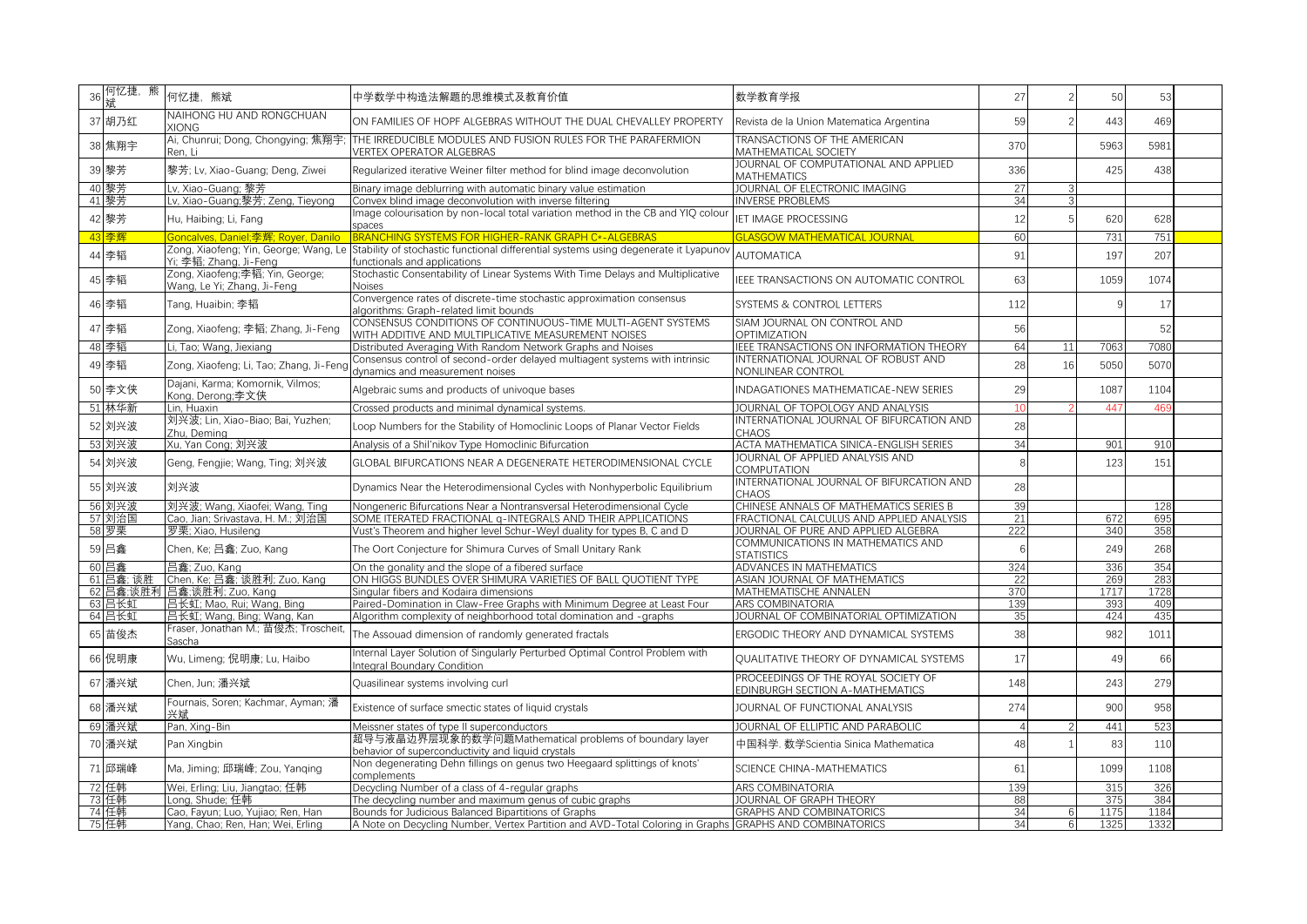|     | 76 任韩         | Ren, H.; Yang, C.; Wang, J.                                                        | THE LOWER BOUND FOR THE NUMBER OF 1-FACTORS IN GENERALIZED<br>PETERSEN GRAPHS                                                             | <b>BULLETIN OF THE IRANIAN MATHEMATICAL</b><br><b>SOCIETY</b>         | 43              | 1925 | 1937       |  |
|-----|---------------|------------------------------------------------------------------------------------|-------------------------------------------------------------------------------------------------------------------------------------------|-----------------------------------------------------------------------|-----------------|------|------------|--|
|     | 77 汝敏         | 汝敏                                                                                 | A Cartan's Second Main Theorem Approach in Nevanlinna Theory                                                                              | ACTA MATHEMATICA SINICA-ENGLISH SERIES                                | 34              | 1208 | 1224       |  |
|     | 78 时俭益        | 时俭益; Yang, Gao                                                                     | Kazhdan-Lusztig cells in some weighted Coxeter groups                                                                                     | <b>SCIENCE CHINA-MATHEMATICS</b>                                      | 61              | 325  | 352        |  |
|     | 79 时俭益        | 时俭益; Zhang, Xi-gou                                                                 | Some left cells in the ane Weyl group (E)over-tilde(6)                                                                                    | COMMUNICATIONS IN ALGEBRA                                             | 46              |      | 2053       |  |
|     | 80 时俭益        | Shi, Jian-yi                                                                       | Reduced expressions in a Coxeter system with a complete Coxeter graph                                                                     | JOURNAL OF COMBINATORIAL THEORY SERIES A                              | 159             | 240  | 268        |  |
|     | 81 舒斌         | Li, Yiyang;舒斌; Yao, Yufeng                                                         | Support varieties of baby Verma modules                                                                                                   | JOURNAL OF ALGEBRA AND ITS APPLICATIONS                               | 17              |      |            |  |
|     | 82 舒斌         | Pan, Lei; 舒斌                                                                       | lantzen filtration and strong linkage principle for modular Lie superalgebras                                                             | FORUM MATHEMATICUM                                                    | 30              | 1573 | 1598       |  |
|     | 83 谈胜利        | Hu, Fei; 谈胜利; Zhang, De-Qi                                                         | PERIODIC SUBVARIETIES OF A PROJECTIVE VARIETY UNDER THE ACTION OF A<br>MAXIMAL RANK ABELIAN GROUP OF POSITIVE ENTROPY                     | ASIAN JOURNAL OF MATHEMATICS                                          | 22              | 451  | 476        |  |
|     | 84 王航         | Hochs, Peter; Wang, Hang                                                           | A fixed point theorem on noncompact manifolds                                                                                             | <b>ANNALS OF K-THEORY</b>                                             |                 | 235  | 286        |  |
|     | 85 王航         | Hochs, Peter; Wang, Hang                                                           | Shelstad's character identity from the point of view of index theory                                                                      | <b>BULLETIN OF THE LONDON MATHEMATICAL</b><br><b>SOCIETY</b>          | 50              | 759  | 771        |  |
|     | 86 王建磐        | Chen, Xiaoyu; Gu, Haixia; 王建磐                                                      | The infinitesimal and the little q-Schur superalgebras                                                                                    | COMMUNICATIONS IN ALGEBRA                                             | 46              |      | 543        |  |
|     | 87 王建磐        | J. Wang (王建磐) and X. Lu (鲁小莉)                                                      | Selection of content in high school mathematics textbooks: an international comparison                                                    | ZDM Mathematics Education.                                            | 50              | 813  | 826        |  |
|     |               |                                                                                    |                                                                                                                                           | JOURNAL OF MATHEMATICAL ANALYSIS AND                                  |                 |      |            |  |
|     | 88 王勤         | Cheng, Qingjin; 王勤<br>Li, Jintang; 王一令                                             | On Banach spaces with Kasparov and Yu's Property (H)                                                                                      | <b>APPLICATIONS</b><br>JOURNAL OF GEOMETRY AND PHYSICS                | 457<br>126      | 159  | 213<br>167 |  |
|     | 89 王一令        |                                                                                    | Harmonic maps of finite energy for Finsler manifolds                                                                                      |                                                                       |                 |      |            |  |
|     | 90 王元明        | 王元明; Ren, Lei                                                                      | High-Order Compact Difference Methods for Caputo-Type Variable Coefficient<br>Fractional Sub-diffusion Equations in Conservative Form     | JOURNAL OF SCIENTIFIC COMPUTING                                       | 76              | 1007 | 1043       |  |
|     | 91 王元明        | 王元明; Wang, Tao                                                                     | A compact ADI method and its extrapolation for time fractional sub-diffusion<br>equations with nonhomogeneous Neumann boundary conditions | COMPUTERS & MATHEMATICS WITH<br><b>APPLICATIONS</b>                   | 75              | 721  | 739        |  |
|     | 92 吴瑞聪        | Gao, Y; Ng, SC                                                                     | ON RATIONAL PROPER MAPPINGS AMONG GENERALIZED COMPLEX BALLS                                                                               | ASIAN JOURNAL OF MATHEMATICS                                          | $\overline{22}$ | 355  | 380        |  |
|     | 93 吴颖康        | 吴颖康                                                                                | 如何贯彻落实数学课程标准-----美国《行动原则: 确保所有学生的数学成功<br>评介》                                                                                              | 数学教育学报                                                                | 27              | 16   | 23         |  |
|     | 94 吴颖康        | 吴颖康, Huang, R.                                                                     | Secondary mathematics teacher preparation in China                                                                                        | How Chinese Acquire and Improve Mathematics<br>Knowledge for Teaching |                 | 109  | 135        |  |
|     | 95 薛以锋        | Cao, Jianbing; 薛以锋                                                                 | PERTURBATION ANALYSIS OF THE MOORE-PENROSE METRIC GENERALIZED<br>NVERSE WITH APPLICATIONS                                                 | BANACH JOURNAL OF MATHEMATICAL ANALYSIS                               | 12              | 709  | 729        |  |
|     | 96 羊丹平        | Zhang, Jiansong; Liu, Zhaohui; 羊丹平<br>Zhu. Jiang                                   | Parallel split least-squares mixed finite element method for parabolic problem                                                            | NUMERICAL METHODS FOR PARTIAL<br>DIFFERENTIAL EQUATIONS               | 34              | 1282 | 1300       |  |
|     | 97 羊丹平        | Zhang, Jiansong; 羊丹平; Zhu, Jiang                                                   | Parallel characteristic mixed element method for saltwater intrusion problem                                                              | JOURNAL OF COMPUTATIONAL AND APPLIED<br><b>MATHEMATICS</b>            | 336             | 160  | 174        |  |
|     | 98 羊丹平        | Ge, Liang; Chang, Yanzhen; 羊丹平                                                     | Heterogeneous multiscale method for optimal control problem governed by<br>parabolic equation with highly oscillatory coefficients        | JOURNAL OF COMPUTATIONAL AND APPLIED<br><b>MATHEMATICS</b>            | 328             | 116  | 131        |  |
|     | 99 袁海荣        | Xu. Gang: 袁海荣                                                                      | Global uniqueness of steady subsonic Euler flows in three-dimensional ducts                                                               | <b>APPLICABLE ANALYSIS</b>                                            | 97              | 2818 | 2829       |  |
|     | 100 袁海荣       | Ding, Min; 袁海荣                                                                     | STABILITY OF TRANSONIC JETS WITH STRONG RAREFACTION WAVES FOR<br>TWO-DIMENSIONAL STEADY COMPRESSIBLE EULER SYSTEM                         | DISCRETE AND CONTINUOUS DYNAMICAL<br><b>SYSTEMS</b>                   | 38              | 2911 | 2943       |  |
|     | 101 詹兴致       | Qiao, Pu;詹兴致                                                                       | The maximum girth and minimum circumference of graphs with prescribed<br>radius and diameter                                              | <b>DISCRETE MATHEMATICS</b>                                           | 341             | 2827 | 2830       |  |
|     | 102 詹兴致       | Qiao, Pu; 詹兴致                                                                      | On Vertex Types of Graphs                                                                                                                 | <b>GRAPHS AND COMBINATORICS</b>                                       | 34              | 889  | 900        |  |
|     | 103 鲍建生       | 张晋宇,鲍建生,马文杰                                                                        | 数学核心素养系统的演化、结构和功能                                                                                                                         | 基础教育                                                                  | 14              | 67   | 74         |  |
|     | 104 张通        | Ye. Fei: 张通: Zhu. Zhixian                                                          | SAKAI'S THEOREM FOR O-DIVISORS ON SURFACES AND APPLICATIONS                                                                               | ASIAN JOURNAL OF MATHEMATICS                                          | 22              | 761  | 785        |  |
|     | 105 张通        | 张通                                                                                 | Slope inequality for families of curves over surfaces                                                                                     | MATHEMATISCHE ANNALEN                                                 | 371             | 1095 | 1136       |  |
|     | 106 郑海标       | Zhang, Yuhong; 郑海标; Hou, Yanren;<br>Shan. Li                                       | Optimal error estimates of both coupled and two-grid decoupled methods for a<br>mixed Stokes-Stokes model                                 | APPLIED NUMERICAL MATHEMATICS                                         | 133             | 116  | 129        |  |
|     | 107 郑海标       | Hussain, Shahid; Al Mahbub, Md.<br>Abdullah; Nasu, Nasrin Jahan; Zheng,<br>Haibiao | Stabilized lowest equal-order mixed finite element method for the Oseen<br>viscoelastic fluid flow                                        | ADVANCES IN DIFFERENCE EQUATIONS                                      |                 |      |            |  |
|     | 108 郑海标       | Yu, Jiaping; Al Mahbub, Md Abdullah;<br>Shi, Feng; Zheng, Haibiao                  | Stabilized finite element method for the stationary mixed Stokes-Darcy problem                                                            | ADVANCES IN DIFFERENCE EQUATIONS                                      |                 |      |            |  |
|     | 109 郑海标       | Al Mahbub, Abdullah; Hussain, Shahic<br>Nasu, Nasrin Jahan; Zheng, Haibiao         | Decoupled Scheme for Non-Stationary Viscoelastic Fluid Flow                                                                               | ADVANCES IN APPLIED MATHEMATICS AND<br><b>MECHANICS</b>               | 10              | 1191 | 1226       |  |
|     | 110 郑海标       | Nasu, Nasrin Jahan; Mahbub, Md<br>Abdullah AI ; Hussain, Shahid; Zheng,<br>Haibiao | Two-Level Finite Element Approximation for Oseen Viscoelastic Fluid Flow                                                                  | <b>MATHEMATICS</b>                                                    |                 |      |            |  |
| 111 | 郑海标<br>(2017) | Shi, Feng; Zheng, Haibiao; Cao, Yong;<br>Li, Jingzhi; Zhao, Ren                    | A Fast Numerical Method for Solving Coupled Burgers' Equations                                                                            | NUMERICAL METHODS FOR PARTIAL<br>DIFFERENTIAL EQUATIONS               | 33              | 1823 | 1838       |  |
|     | 112 郑宇        | Lu, Peng; Zheng, Yu                                                                | New Proofs of Perelman's Theorem on Shrinking Breathers in Ricci Flow                                                                     | JOURNAL OF GEOMETRIC ANALYSIS                                         | 28              | 3718 | 3724       |  |
|     | 113 周风        | Chen, Huyuan; 周风                                                                   | SOLATED SINGULARITIES FOR ELLIPTIC EQUATIONS WITH HARDY OPERATOR<br>AND SOURCE NONLINEARITY                                               | DISCRETE AND CONTINUOUS DYNAMICAL<br>SYSTEMS                          | 38              | 2945 | 2964       |  |
|     |               |                                                                                    |                                                                                                                                           |                                                                       |                 |      |            |  |